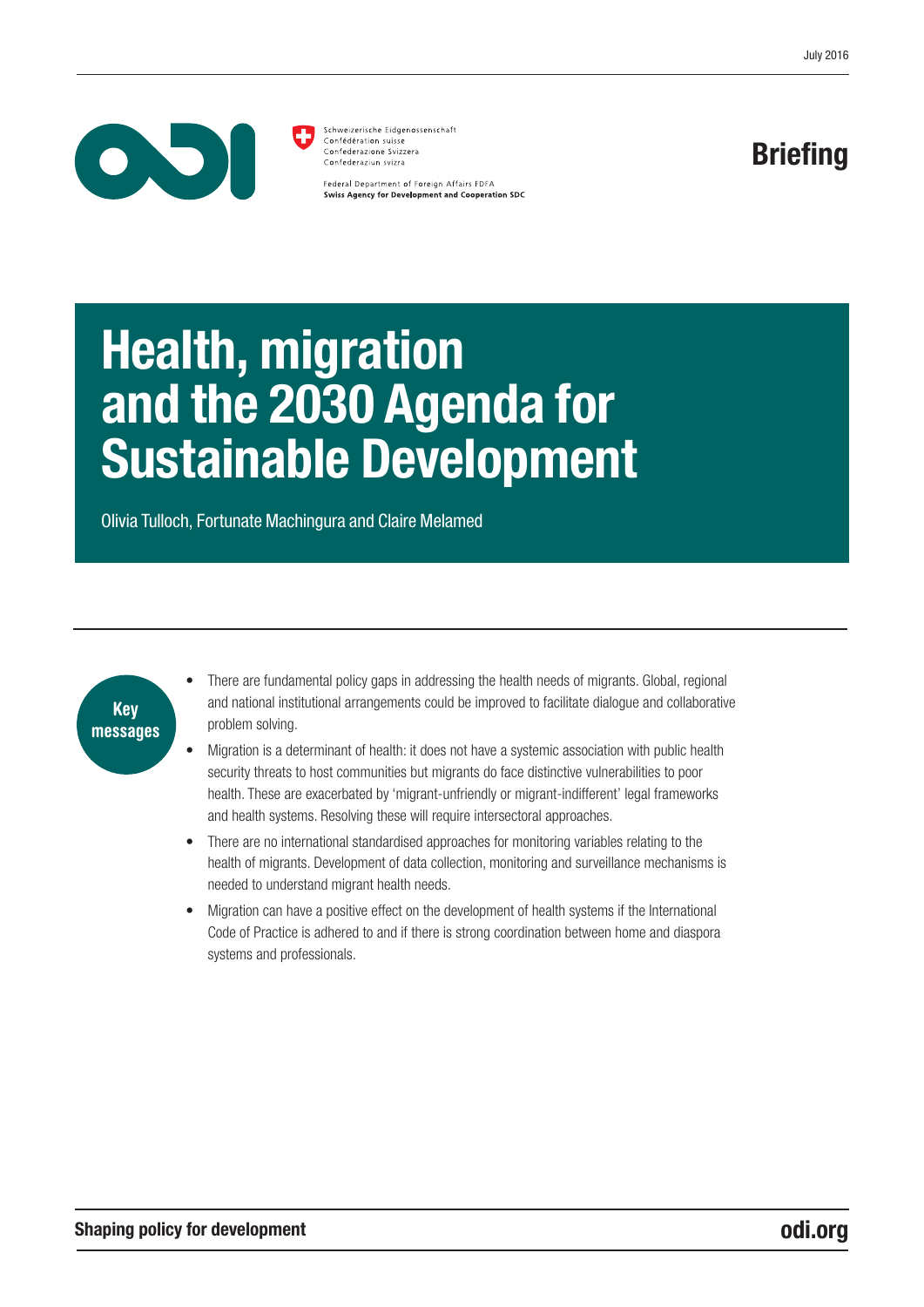# Migration and the Sustainable Development Goals: a briefing series

People migrate to overcome poverty, escape conflict, or cope with economic and environmental shocks. In the words of the United Nations (UN) Secretary-General, migration is 'an expression of the human aspiration for dignity, safety and a better future. It is part of the social fabric, part of our very make-up as a human family.'

Migration is one of the defining features of the 21st century and can contribute to achieving the Sustainable Development Goals (SDGs). For this to happen, we need a better understanding of the relationships between migration and key development issues – such as health, education, gender, labour and urbanisation. This series of briefs, commissioned by the Swiss Agency for Development and Cooperation (SDC), explore these relationships across the 2030 Agenda and the impact of migration on key development outcomes.

# 1 Introduction

This briefing presents an overview of health-related challenges faced by international migrants. Implicitly, the SDGs recognise the importance and interrelation between health and migration. SDG 3 aims to 'Ensure healthy lives and promote well-being for all at all ages', including that of migrants, while a number of other SDGs incorporate elements relating to health outcomes and migration. In this brief, we primarily focus on three distinct aspects of the interrelation. Firstly, migrants can be more vulnerable than other populations to exclusion from health services. Secondly, countries with high numbers of migrants with complex or hidden health needs may be hindering individual countries' own efforts in reaching their SDG targets. These first two risks demand a critical reassessment of the capacities of both transit and destination health systems to manage the needs of migrants, as well as the policy frameworks that should be promoting the health of migrants. The third element is the impact of migration on health outcomes in sending countries, through remittances, technology transfer and behaviour change. The conclusion offers recommendations for better migration and health global governance, at both national and regional policy levels.

Migrants make a considerable net economic contribution in many countries. The good health of migrants has obvious intrinsic benefits, but is also essential if migrants are to fulfil the considerable potential economic and social benefits and contributions to their home and destination countries. Migrants should be able to live and work in safe and healthy conditions, enjoy access to health services and expect health outcomes similar to that of the rest of the population of their destination country. Yet when migration levels rise or health systems are stretched, decisions about who is responsible for the welfare of migrants becomes contentious in national and global policy debates. Migrants, by virtue of their mobility and status, are therefore at great risk of being invisible, deprioritised or even excluded from national health strategies. They are subjected to neglect, discrimination, ostracism and exploitation, the effects of which can curtail migrants' life expectancies, increase mortality and directly affect social, physical and mental well-being. These effects are further compounded by legal and socio-economic barriers that impede migrant access to health care.

Two types of migrants are considered in this briefing: international economic migrants who move for the purposes of employment, and refugees who move because of fear of persecution, war or natural disaster. Internal migrants are not included in the analysis.

#### 1.1 Migration trends

In 2015, the global number of international migrants reached 224 million, up from 173 million in 2000. However, as a proportion of the world's population, the number of migrants has remained relatively stable over the past four decades at around 3% (UNDESA, 2016). Europe and Asia host the most international migrants (76 million and 75 million respectively), while southern Europe and Gulf states are the regions with the highest growth in labour migrants. Since 1995, the top sender countries have been consistent: India (15 million), Mexico (12 million) and Russia (11 million); with the most significant increase in Syria (0.6 to 5 million and continuing to rise).

Regarding forced migration, in 2014 the number of refugees worldwide rose to 19.5 million – the highest level since World War II. Refugees comprise approximately 8% of the total number of international migrants (UNDESA, 2016). Using 2014 data, the United Nations High Commissioner for Refugees (UNHCR) found 30.4 million persons of concern, including both refugees and migrants.



#### Figure 1: Origins of largest migrant populations worldwide between 1995-2015

*Source: UNDESA (2015)*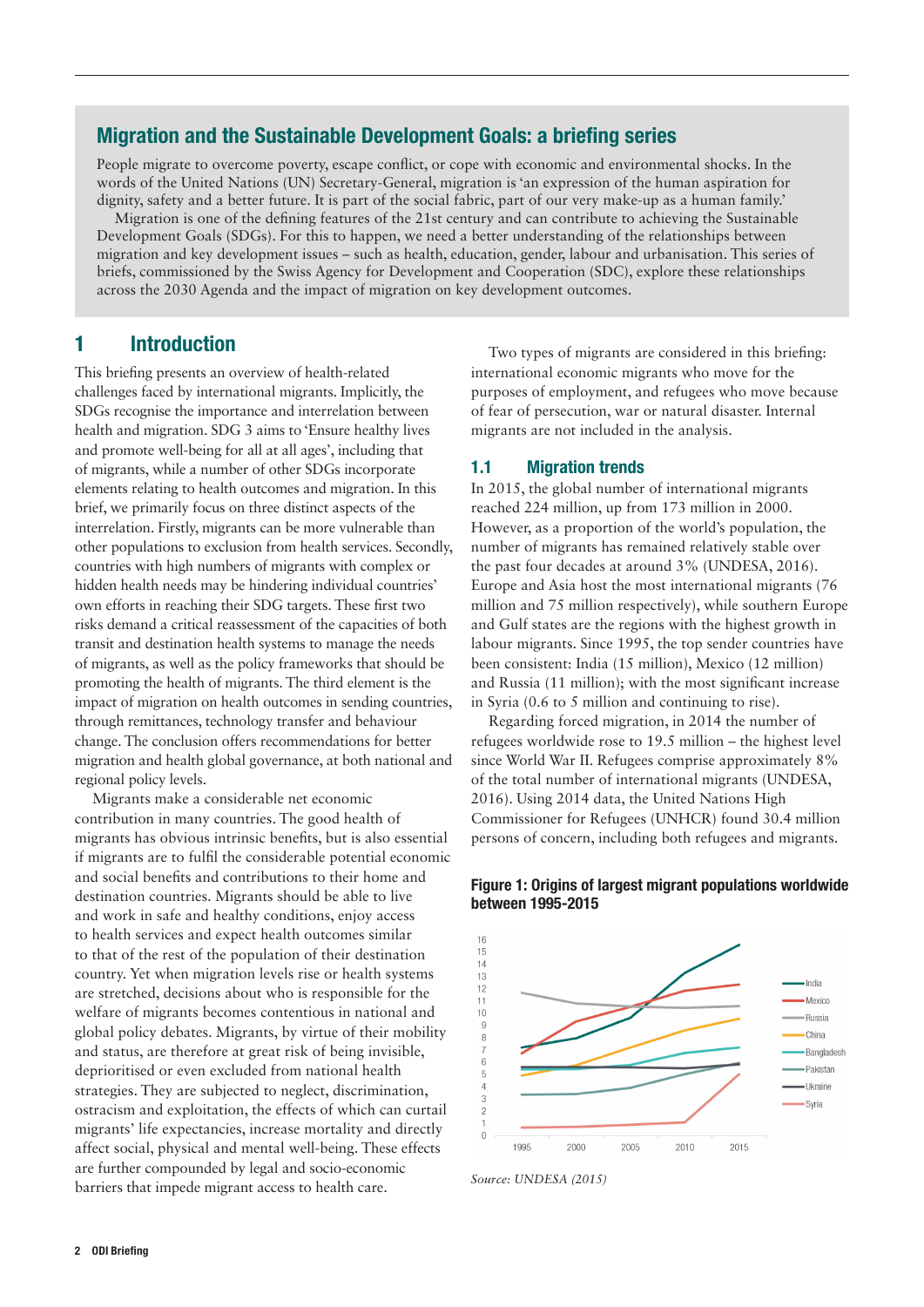(See UNDESA, 2015; UNFPA, 2016; and UNHCR, 2016 for these statistics.)

# 2 Health and migration in the 2030 Agenda

Health is central to the social, economic and environmental dimensions of sustainable development, both as a beneficiary and a contributor. In addition, health is considered an indicator of 'people-centered, rights-based, inclusive, and equitable development' (UN, 2015); a key aspiration of the 2030 Agenda is to 'leave no one behind', reflected in the Goals, nearly all of which state, 'for all'. Achieving these Goals will require an inclusive approach that should include migrants by default. Although migrants are given special attention in some of the SDG targets, none relate specifically to their health status. Yet migration functions as a social determinant of health and will, crucially, affect the achievement of numerous targets across several Goals.

# 2.1 SDG 3: health and well-being

The health-related SDG 3 is underpinned by 13 targets that cover a wide spectrum of health and well-being for all populations. Migration flows intersect with this Goal through a number of different channels.

- *1. Individual migrants.* One of the strongest features of the 2030 Agenda is universality. Leaving no one behind means including migrants in efforts to tackle poor access and inequity in health care. Migrants can be at higher risk of poor health from infectious diseases, noncommunicable diseases and mental health problems due to a range of factors at different points before, during and after migration.
- *2. National outcomes.* Migrants are less likely than other populations to access or fully benefit from their host country's health care system, which can result in poorer health outcomes when measured at the national level. For countries with large migrant populations and limited capacity in the health system, this will impede their ability to reach the targets in SDG 3.
- *3. Health systems.* Migrant remittances are a critical source of household incomes and foreign exchange in several countries, and this income feeds into household and government level health spending. Returning migrants and those in diaspora communities can influence policy and practice in domestic health systems, help with crisis response during epidemics and influence health seeking behaviour at the individual level, often with a positive effect on health outcomes.

The vulnerabilities faced by migrants, and how they intersect with selected SDG 3 targets relating to health and well-being are summarised in Table 1.

One of the channels through which migration can affect health and the achievement of SDG 3 is through the impact on the health systems of the source country. As with the impact on individuals, there are many ways that this can play out in practice. However, three factors are key: the impact on resource flows, the impact on human capital and response to disasters.

- *1. Resources.* Where migrant remittances are a large percentage of GDP, they boost government revenues through higher taxes, and will increase the resources available for public spending (e.g. remittances are more than 15% of GDP in Haiti and Honduras, nearly 30% of GDP in Nepal, and over 20% of GDP in Liberia and the Gambia (World Bank, 2014). Increased household income from remittances increases the funds available for out of pocket spending on health services, and several studies have found that receiving households spend more on health services than non-receiving households (e.g. UNESCAP, n.d.).
- *2. Human capital.* A great deal of attention has been paid to the question of the 'brain drain' and the extent to which migration can undermine health systems. Migration related shortages of human resources for health can hamper progress in health care delivery and improving population health (Mills et al., 2008). But, while every effort should be made to retain skilled people, the evidence that the 'brain drain' harms developmental outcomes is contested (Clemens, 2014). In addition, there are benefits to returning migrants who can bring skills acquired abroad to strengthen the domestic health system. A study in Ghana, for example, found that returning doctors, nurses and midwives brought with them skills in a range of medical techniques and systems management that were used either in the public health system or through setting up new private facilities, often with new investments from diaspora communities or other new sources (Adzei and Sakyi, 2014).
- *3. Disaster relief.* Migrants and diaspora communities often respond strongly when a disaster strikes their home country. During the Ebola crisis in West Africa, for example, diaspora communities raised money for affected communities and donated equipment. However, the overall impact of these efforts was reduced by weak links to the public health system and to the donor-led relief effort (Chikezie, 2015).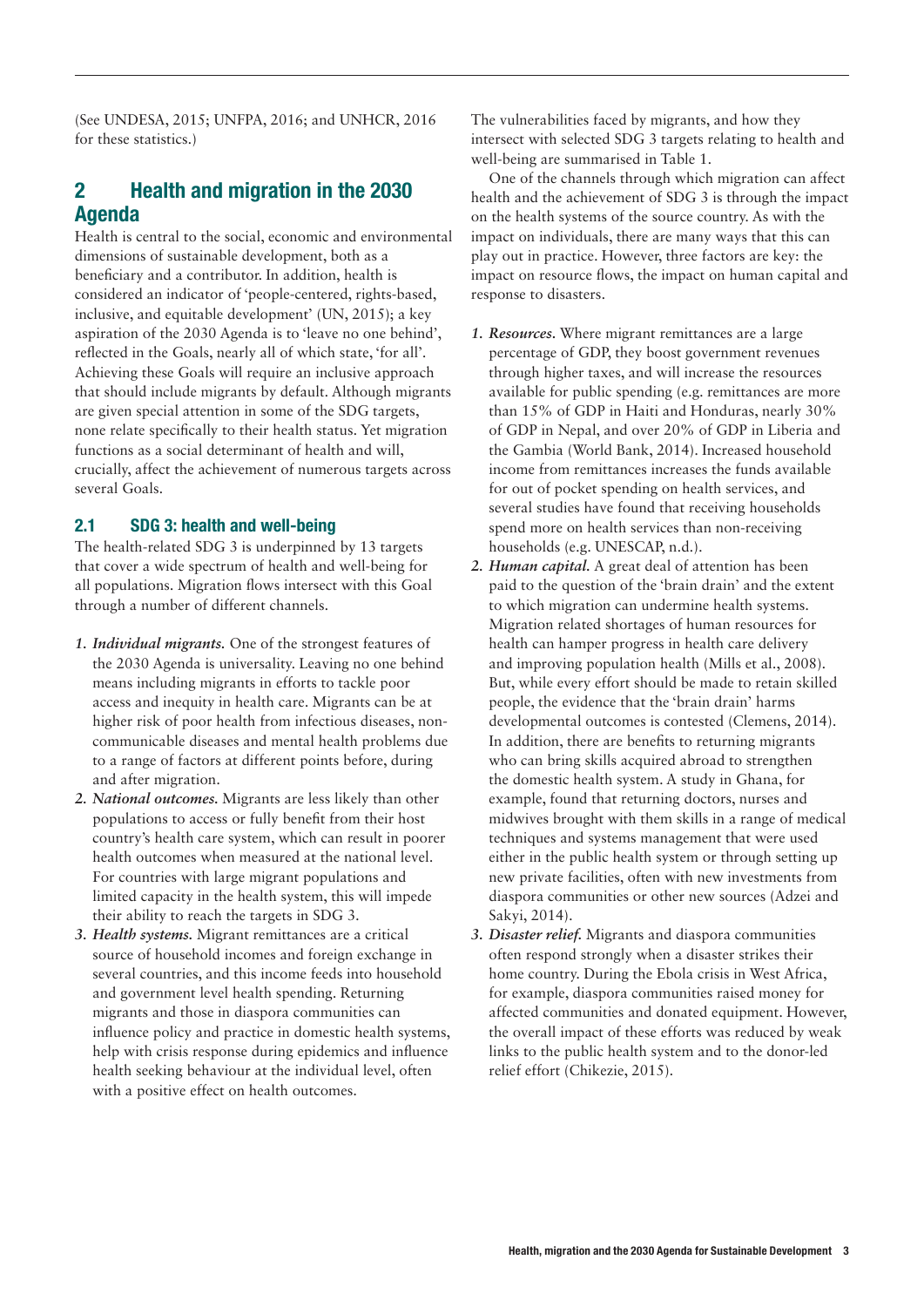| <b>SDG 3: Selected Targets</b>                                                                                                                                                          | The intersections of migration specific vulnerabilities and health outcomes                                                                                                                                                                                                                                                                                                                                                                                                                                                                                                                                                                                                                                                                                                                                                                                                                                                                                                                                                                                                                                                                                                         |
|-----------------------------------------------------------------------------------------------------------------------------------------------------------------------------------------|-------------------------------------------------------------------------------------------------------------------------------------------------------------------------------------------------------------------------------------------------------------------------------------------------------------------------------------------------------------------------------------------------------------------------------------------------------------------------------------------------------------------------------------------------------------------------------------------------------------------------------------------------------------------------------------------------------------------------------------------------------------------------------------------------------------------------------------------------------------------------------------------------------------------------------------------------------------------------------------------------------------------------------------------------------------------------------------------------------------------------------------------------------------------------------------|
| 3.1 Reduce the global maternal<br>mortality ratio to <70 per 100,000<br>live births                                                                                                     | Migrants, particularly those without legal residence permits, tend to experience higher maternal mortality and morbidity<br>$\qquad \qquad -$<br>relative to the host populations. They tend to be more vulnerable to high blood pressure, poor nutrition, pre-eclampsia,<br>premature or complicated delivery, fatigue and maternal suicide.<br>Substandard or lack of services, patient delays, poor health worker-migrant communication, lack of knowledge about<br>$\qquad \qquad -$<br>the transit or destination country health system can put expecting migrant mothers at risk.<br>(See Esscher, et al., 2014; van den Akker and van Roosmalen, 2015; Fellmeth et al., 2016.)                                                                                                                                                                                                                                                                                                                                                                                                                                                                                               |
| 3.2 End preventable deaths of                                                                                                                                                           | Migrants have greater difficulty accessing obstetric, antenatal and maternal health-care services.<br>$\qquad \qquad -$                                                                                                                                                                                                                                                                                                                                                                                                                                                                                                                                                                                                                                                                                                                                                                                                                                                                                                                                                                                                                                                             |
| new-borns and children under 5<br>years of age.                                                                                                                                         | Poor health outcomes and higher mortality for migrant new-borns and children under 5 are related to overcrowding in<br>$\qquad \qquad -$<br>low-quality housing, poor sanitation (both in communities and refugee camps), substandard health care, inadequate<br>diets, the mother's educational attainment, and the migration process.<br>Additional risk factors for poor migrant child health outcomes or life expectancy are poor mental health of migrant<br>mothers, and residence in refugee camps                                                                                                                                                                                                                                                                                                                                                                                                                                                                                                                                                                                                                                                                           |
|                                                                                                                                                                                         | (Racape et al., 2010, Rechel et al., 2013).                                                                                                                                                                                                                                                                                                                                                                                                                                                                                                                                                                                                                                                                                                                                                                                                                                                                                                                                                                                                                                                                                                                                         |
| 3.3 End the epidemics of AIDS,<br>tuberculosis, malaria and neglected<br>tropical<br>diseases (NTDs) and combat<br>hepatitis, waterborne diseases and<br>other communicable<br>diseases | Migrants constitute nearly 40% of people living with HIV in the European Economic Area. The UNAIDS programme<br>recognises migrants as one of the most vulnerable groups to HIV infection. They are also at increased risk of TB-related<br>morbidity and mortality (IOM, 2012; Tomás, 2013).<br>Although the global burden of malaria has substantially decreased, the cases amongmigrant populations within and<br>$\qquad \qquad -$<br>between countries represent a high percentage of the total number of cases. E.g. In the Lao PDR, a surge in new cases<br>between 2011-2015 was associated with economic migrant mobility.<br>Limited access to health care services and preventative measures means migrants are less likely to receive treatment<br>$\qquad \qquad -$<br>making fatalities from NTDs more likely.<br>Although low in non-endemic countries, cases of NTDs are also common among migrants and often overlooked.<br>$\qquad \qquad -$<br>Non-specific symptoms and inadequate knowledge among health care workers in non-endemic countries complicates<br>diagnosis.<br>(See ECDC, 2010; IOM, 2013; UNAIDS, 2014; Cairns, 2015; SASPEN, 2015; WHO, 2015b.) |
| 3.4 Reduce by one third premature                                                                                                                                                       | Social and environmental factors interact with migration to form a complex pattern of determinants of non-<br>$\qquad \qquad -$                                                                                                                                                                                                                                                                                                                                                                                                                                                                                                                                                                                                                                                                                                                                                                                                                                                                                                                                                                                                                                                     |
| mortality from non-communicable<br>diseases                                                                                                                                             | communicable diseases (NCDs).<br>Migrants in transit are at particular risk of not receiving continuous care for pre-existing chronic diseases.                                                                                                                                                                                                                                                                                                                                                                                                                                                                                                                                                                                                                                                                                                                                                                                                                                                                                                                                                                                                                                     |
|                                                                                                                                                                                         | (See WHO, 2016).                                                                                                                                                                                                                                                                                                                                                                                                                                                                                                                                                                                                                                                                                                                                                                                                                                                                                                                                                                                                                                                                                                                                                                    |
| 3.5 Strengthen the prevention and<br>treatment of substance abuse.<br>including narcotic drug abuse and<br>harmful use of alcohol                                                       | Stressful conditions can heighten tobacco use, alcohol and substance abuse as a form of coping mechanism. This<br>can be further exacerbated by long-term separation from families and stress over lack of legal status, causing many<br>migrants to develop mental health problems, depression and anxiety disorders.<br>Seeking treatment for these disorders comes with individual-level barriers, including limited local language proficiency,<br>work demands, and internalised stigma around substance abuse.<br>Migrants often do not have access to psychosocial services, resulting in increased mental health disorders<br>(See Negi, 2011; UNGA, 2013; Pagano, 2014).                                                                                                                                                                                                                                                                                                                                                                                                                                                                                                   |
| 3.8 Achieve universal health                                                                                                                                                            | Universal health coverage (UHC) is an important means of achieving cross-cutting health SDGs. Although countries                                                                                                                                                                                                                                                                                                                                                                                                                                                                                                                                                                                                                                                                                                                                                                                                                                                                                                                                                                                                                                                                    |
| coverage, including financial risk<br>protection, and access to<br>quality essential health-care<br>services                                                                            | adopt different mechanisms for UHC progress, a common trend emerges: migrants are often neglected and/or<br>excluded.<br>Migrants risk exclusion from coverage of insurance-based schemes and those in the informal sector are often invisible<br>to UHC programmes.<br>Where UHC policies favour service provision free of charge in public health facilities, undocumented migrants often fail<br>to access these free services because of registration barriers.<br>Where government spending on health fails to match the increased demand for health services, migrants can struggle<br>to raise the household out-of-pocket payments to access health care.                                                                                                                                                                                                                                                                                                                                                                                                                                                                                                                   |

# Table 1: Migration, health and SDG 3 targets - individual and national outcomes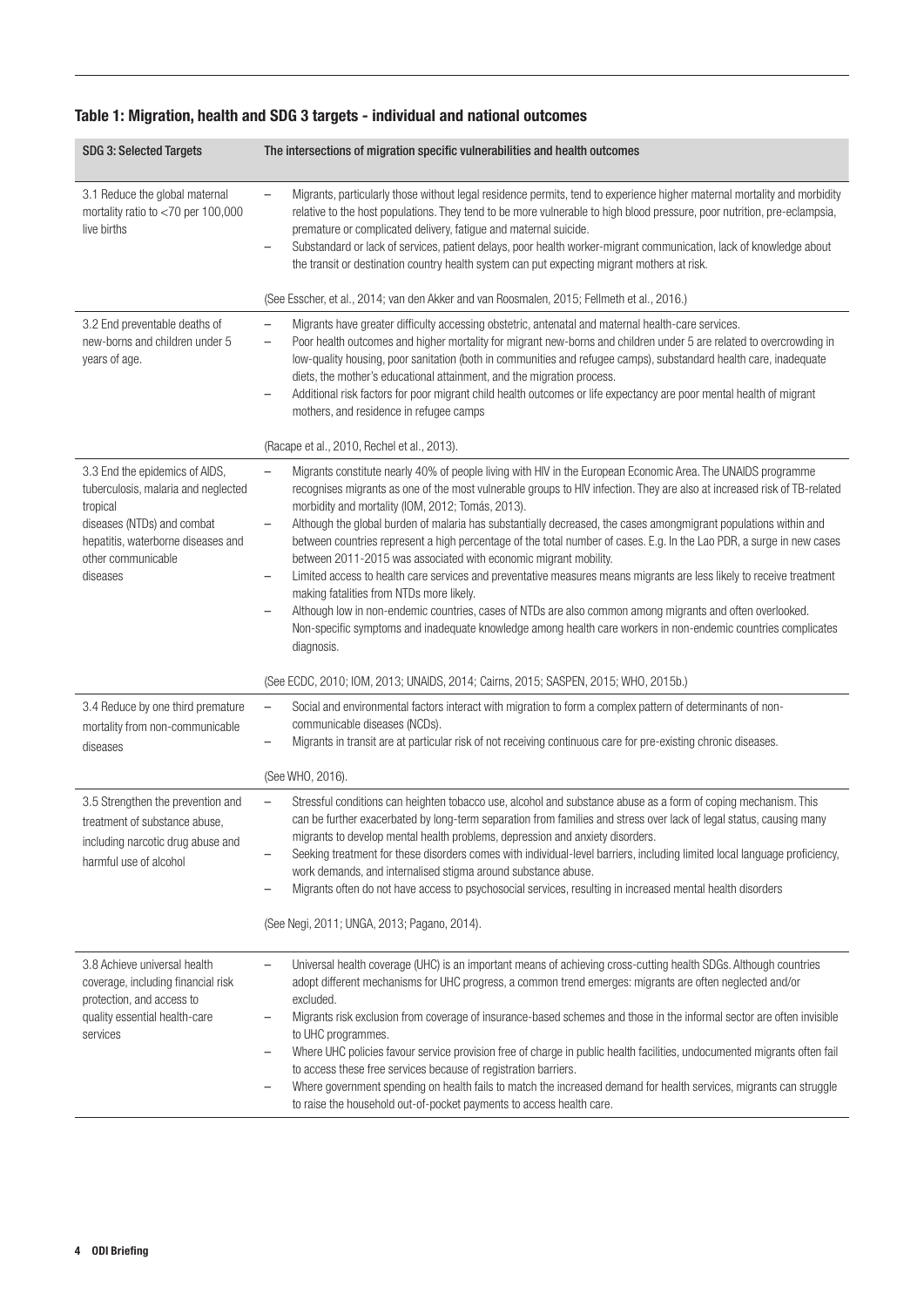Table 1 illustrates the multiple vulnerabilities migrants face and the SDG 3 targets which seek to alleviate them. It is important to recognise that the type and level of vulnerabilities change over time. Those who have settled long-term tend to have similar health needs to the wider population in host countries. Contrary to popular opinion in the west, there is a healthy migrant bias where first generation (non-refugee) migrants can have a lower crude mortality rate than the host population because the healthiest tend to migrate (Thomas and Thomas, 2004). However, refugees have a specific set of health needs which also evolve depending on the time elapsed since they took flight. These are described in Box 1.

#### Box 1: Refugees and forced displacement

Newly arrived refugees and displaced persons from communities affected by crisis have complex needs and a heightened risk of health problems related to their flight journeys. They are susceptible to a number of problems due to the likely exposure to physical and environmental threats, violence and trauma. As a result, they may face any and many of the following: loss of social networks and assets, poor language skills, knowledge and information in the new environment, decreased food security, and inadequate shelter, sanitation and access to safe water (FMO, 2016). Those who arrive in detention centres may also face abuse and ostracism (IFHR, 2008). As with other migrants, the varied experiences before, during and after displacement cause difficulties in creating mechanisms for gathering reliable health data, and particular difficulties in continuity of health care and record keeping. Many refugees lack access to any health records or continuity of service or provision for chronic conditions.

There is no evidence of systemic association with migration and public health security threats to host communities (WHO, 2016; European Parliament, 2016). However, the risks of infectious disease faced by refugees are exacerbated by poverty, poor sanitation and living conditions after arrival and there is potential for these risks to affect host populations in lower income countries if the public health and welfare systems are weak. The public health risks for refugees are difficult to address particularly when there are high inflows of people in a short space of time. Displaced people do tend to have a higher crude mortality rate (Thomas and Thomas, 2004). Child health is a major problem, as children tend to make up a large proportion of refugee numbers. Refugees' babies have lower birth weights and their children face increased risks of malnutrition, diarrheal conditions, infectious disease, anaemia, intestinal parasites, gastroenteritis, skin infections, wasting, stunting, delayed development and undiagnosed congenital anomalies (Tangcharoensathien, 2015).

A case study of refugees in Turkey, an upper middle-income country, provides a clear illustration of the difficulties in managing health care for refugees. Turkey is now guardian of the largest single refugee population in the world. Most of these refugees live outside camps, are unaccounted for and live in extremely challenging circumstances. Increasingly, they are considered 'permanent refugees'. Registered refugees have the right to free primary health care, but the protracted refugee situation means that many refugees are in a new state of flux as their long term status is unclear – they are far from receiving the benefits covered by a universal health care system.

Following the influx of migrants, the Turkish health system became overwhelmed by the increase in caseloads, resulting in overworked staff and a shortage of supplies. Consequently, the World Health Organization (WHO) took over functions of health coordination, management and core services, with 200 partners contributing to a Regional Refugee and Resilience Plan (3RP) that includes health care services. Coordination and financial support remain persistent problems, with a significant proportion of pledged funds not arriving when planned.

The vast majority of migrants in Turkey are at risk of being invisible to the public health system. Among those outside of camps, female refugees are the most vulnerable, 40% of whom are estimated to lack access to services (UNFPA, 2015).

#### 2.2 Links to health across the SDGs

Health is implicit in almost all of the other 16 Goals, not just in SDG 3. Progress on many of the Goals will affect health and the achievement of the Goal can be used to incentivise progress on migrant health, in some of the ways detailed below. Improving the health of migrants and all vulnerable people will be dependent on equity, as countries work towards achieving all SDGs, particularly those

relating to poverty, inequality, hunger and food insecurity, employment and peace (see Table 2).

The range of SDG targets should incentivise the development of intersectoral approaches that may help improve migrant health, alongside the health of other vulnerable groups. Different groups of migrants have specific vulnerabilities and needs according to the sector in which they work or live. The SDG targets can be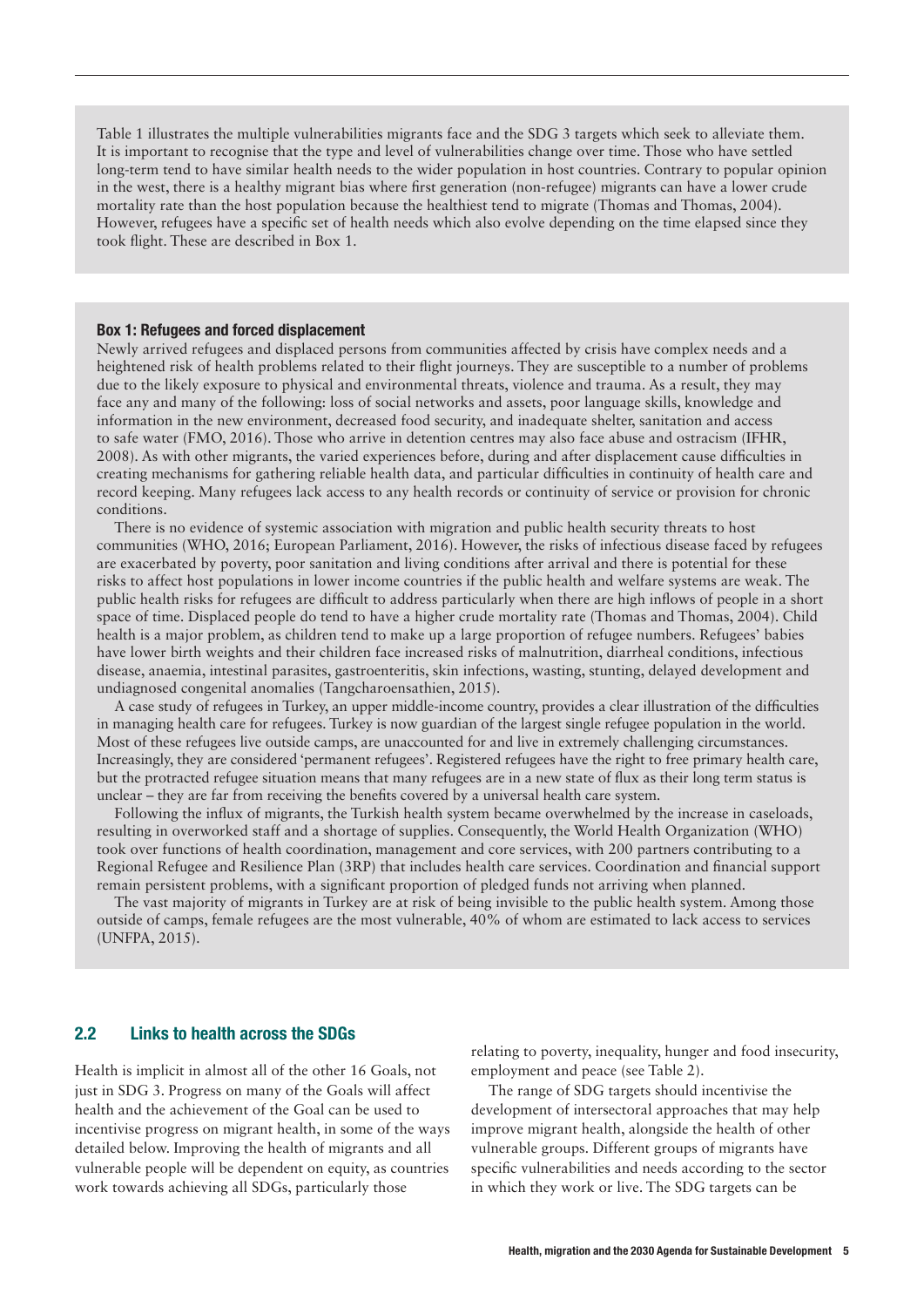| <b>Target</b>  | Goal and target (summary)                                                                                                                                                                                                                                           |
|----------------|---------------------------------------------------------------------------------------------------------------------------------------------------------------------------------------------------------------------------------------------------------------------|
| 1.3            | <b>Poverty:</b> Implement nationally appropriate social protection systems and measures for all.                                                                                                                                                                    |
|                | Key factor for migration: portability of social protection coverage across borders, or inclusion into national systems.                                                                                                                                             |
| 2.2            | <b>Hunger:</b> End all forms of malnutrition, and address nutritional needs of key populations.                                                                                                                                                                     |
|                | Key factor for migration: ensuring migrants are reached by assistance programmes aimed at improving nutrition.                                                                                                                                                      |
| 5.2, 5.3 & 5.6 | Gender: Eliminate all forms of violence and harmful practices against women and girls, including trafficking and sexual exploitation,<br>and ensuring universal access to sexual and reproductive health and reproductive rights.                                   |
|                | Key factor for migration: addressing the specific vulnerabilities of female migrants (see ODI brief on 'Gender and Migration', in this<br>series).                                                                                                                  |
| 6.1, 6.2       | Water: Achieve universal and equitable access to safe and affordable drinking-water, sanitation and hygiene.                                                                                                                                                        |
|                | Key factor for migration: ensure that large-scale movements of people do not increase stress on fragile water supply systems, and<br>address water and sanitation provision in migrant communities and refugee camps.                                               |
| 8.8            | Employment: Protect labour rights and promote safe and secure working environments for all, <i>including migrants</i> .                                                                                                                                             |
| 10.4 & 10.7    | <b>Inequality:</b> Adopt fiscal, wage and social protection policies; facilitate safe, and responsible migration including through migration<br>policies.                                                                                                           |
| 16.1 & 16.9    | <b>Peace:</b> Significantly reduce all forms of violence and related death rates. Provide legal identity for all.                                                                                                                                                   |
|                | Key factor for migration: conflict is a major driver of migration. Legal identity for migrants is an important factor in the effective<br>planning of response and establishment of effective support systems.                                                      |
| 17.18          | <b>Implementation:</b> Increase availability of high-quality, timely and reliable data disaggregated by income, gender, age, race, ethnicity,<br><i>migratory status</i> , disability, geographic location and other characteristics relevant in national contexts. |

#### Table 2: Examples of major SDG targets that have an impact on health outcomes for migrants

used to advocate for change in a number of these areas. Two targets in particular, relating to inequality (10.4) and employment (8.8), are relevant to tackling known problems for migrants. Migrant groups are more likely to experience work-related accidents (e.g. the construction sector) or violence (e.g. domestic workers); or to be abused at the hands of unscrupulous employers, or immigration services (NNIRR, 2008; Long and Crisp, 2011). A focus on inequality can also be used to address the legal, discriminatory, cultural and linguistic barriers that many migrants face when accessing services. If a serious commitment is made to 'leave no one behind', then progress on many of the other Goals and targets will have a positive impact on migrant health, as well as the overall achievement of SDG 3.

# 3 Responding to migrants' health needs and meeting the SDGs

It is clear from the discussion above that there are several channels through which migration will impact on health and the achievement of the SDGs. This section describes three major strategies essential to aid countries' efforts

to achieving the SDGs that have particular resonance for migrants.

#### 3.1 Universal health coverage

Target 3.7 is 'Achieve universal health coverage, including financial risk protection, access to essential health care services and access to safe, effective, quality and affordable essential medicines and vaccines for all'. Not only is this a target in itself, but it will be a contributory factor in the achievement of all the other targets in SDG 3. UHC is intrinsically inclusive of the entirety of a population, including migrants. It is expected to cover all the promotive, preventive, curative, rehabilitative and palliative health services people need, with affordable services being understood as not exposing the user to financial hardship. Providing UHC is a major financial undertaking, it can be politically contentious and technically complex, particularly in developing countries that may already struggle to provide basic health services for the wider host population. However, it is essential to tackling the question of migration and health outcomes, at both individual and national level.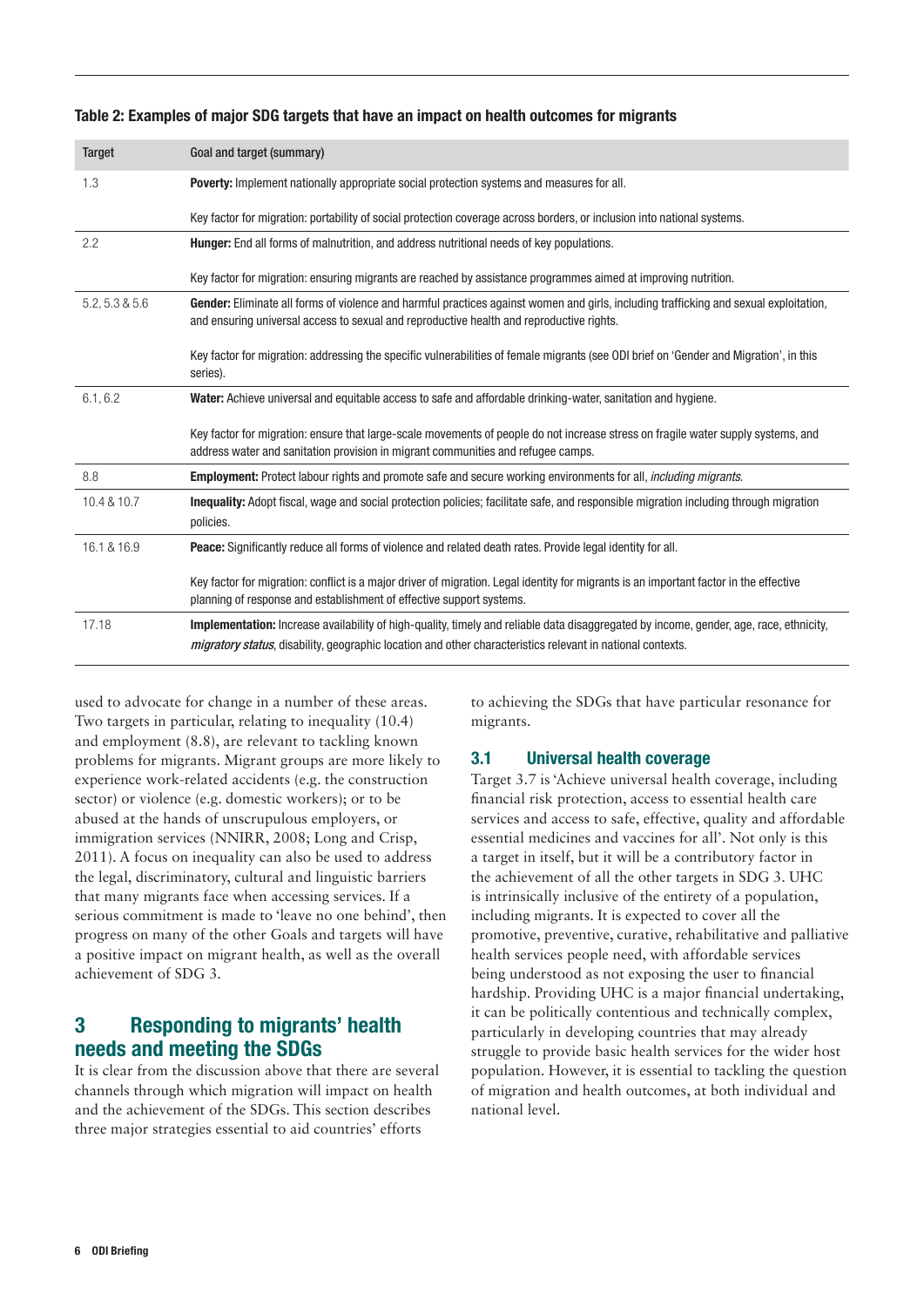#### Box 2: Migrants and universal health coverage

Thailand is a UHC pioneer for middle-income countries. There is a tradition of progressive health policies in Thailand and it was the first country in the world to integrate the needs of all migrants (including irregular and undocumented migrants) into its health system through a compulsory migrant health insurance scheme. UHC policy for Thais was introduced in 2002, and not long after, migrants too became entitled to the same health care rights. There is an immigrant population of nearly 4 million (constituting 6% of population) and migrants from three neighboring countries make up 5% of the Thai labor force. The government recognised the migrant contribution to the economy, considering health care a human right and concerned that without health services, migrants would exacerbate control efforts against communicable diseases.

This system *should* mean that Thailand is in a good position to achieve the SDG 3 targets for the whole population, including migrants. Yet uptake of the scheme remains quite low. The reasons appear to be language and cultural barriers, fear of discrimination, fear of losing employment due to absence and poor employer compliance with the scheme. Though the original UHC policy may provide a useful model, there is a need for greater understanding on how to improve its implementation with regard to migrants.

Countries considering UHC packages that integrate migrants would need to take action beyond simply extending the existing service coverage to migrants. This should involve consideration of advocacy with migrants and health promotion, feasibility of an annual fee, monitoring of implementation, transferability of health insurance between health facilities and quality of services for migrants (including non-discrimination). This also requires a good understanding of the social and cultural influences, language barriers on health outcomes and health seeking behaviour for the specific migrant groups.

#### 3.2 Health systems, health workforce and migration

There is a global shortage and poor distribution of the health workforce. Lower-income countries, many of whom host significant numbers of migrants have a wide gap between the need for health workers and supply. As these countries attempt to fulfil the SDG target for UHC, this gap is likely to widen. Upper middle-income countries are likely to face a similar widening as demands for health care from aging populations increase. This demand stimulates international migration from low- to high-income countries (WHO, 2015a). This is exacerbated by 'push factors' in source countries, such as low pay, lack

of career paths and poor working conditions. The WHO Global Code of Practice on International Recruitment of Health Personnel 'promotes a fair balance of the interests of the health workforce, so sending and receiving countries can help to address the challenges in the widening gaps in the health workforce'. But implementation of the code is suboptimal. Where the numbers are large enough, health worker migration can have an impact on the economy of the whole country, for example, in the Philippines, the remittances from migrants, of which health professionals make up a significant part, contribute more than 8% to the gross national income (Guinto, 2015). Win-win situations may be possible if countries attracting migrant health workers adhere to the code, and the countries from where migrants come from organise their health profession education systems and labour markets so that local populations' access to health care does not suffer.

#### 3.3 Barriers to effective implementation: coordination and data

One of the first difficulties in being responsive to migrants' health needs as countries implement the SDGs is the lack of data available. Health characteristics differ according to a multitude of variables including type of migrant, sex, age, host and destination country, epidemiological conditions, employment status and poverty. Migrants are heterogeneous, their experiences and the reasons they leave or flee their home countries are multifaceted and there are inadequate data that give a digestible and accurate picture of their health needs (Thomas and Thomas, 2004; FMO, 2016). There is a great deal of anecdotal and case study evidence suggesting migrants have specific health needs that could limit achievement of the SDGs if they are not tackled. However, there is currently no international standardised approach for monitoring data variables and indicators related to the health of migrants, and many countries do not include migrant status variables in their health statistics, which makes tracking outcomes very difficult. This is not a problem confined to poorer countries. In the UK, a report from the Migration Observatory at the University of Oxford remarked, 'it is currently difficult to gain a comprehensive account of the health of migrants because much existing evidence on health includes ethnic group but not migration variables' (Jayaweera, 2014). Without targeted evidence, the policies, strategies and institutional arrangements to support migrant health are likely to remain inadequate at the national, regional and global levels.

A second challenge for implementation is the need for inter-agency and intersectoral coordination and cooperation, both within and between countries and regions. The action required to include a health lens in the number of areas influencing migrant health is complex. For example, in South Africa, achieving the SDG target relating to communicable diseases will be a major challenge. South Africa attracts the largest migrant population in Africa,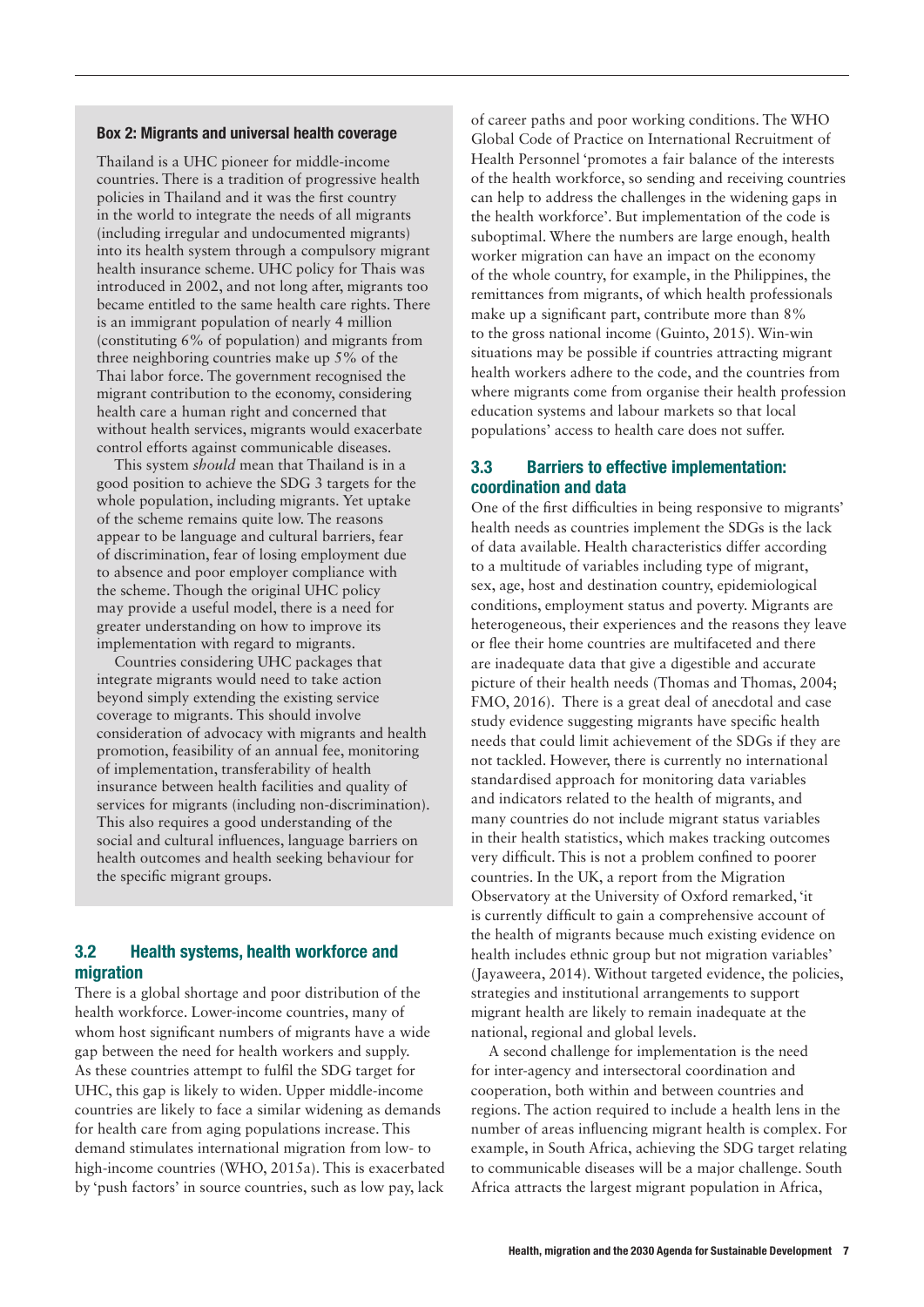mostly from countries in southern and eastern Africa where the burden of communicable diseases is already high and HIV incidence is the highest in the world. Migration has been a key feature of the economy of the country and the region as a whole, with migrants making up about 6% of the population of South Africa. TB incidence and the HIV burden are particularly high in sectors in which migrants work (mining and agricultural labour), among migrants and non-migrants alike. Migration also had an impact on malaria incidence: the International Organization for Migration (2013) reports that in South Africa, almost half (48%) of all confirmed Malaria cases recorded between 2001-2009 in one border province were found in migrants from Mozambique. Tackling the communicable disease burden in South Africa will require a multifaceted approach that takes into account migrants. It can only be addressed through sustained, multi-sectoral collaboration across the region between ministries of labour, mining and health, and private industry (Mberu et al., 2016).

There are two SDG targets which may facilitate implementation of coherent policies and programmes to support better coordination and data. Target 17.18 focuses on data and monitoring, crucially including a call for disaggregation of data by migratory status. Reaching this target is essential in order to collect meaningful data to monitor outcomes informing health financing, human resources for health and health care coverage of migrants, and monitoring of the means of implementation. While target 16.6 works towards the development of effective, accountable and transparent institutions through which migrants could have recourse to hold governments, service providers and individuals to account on matters relating to their health and well-being.

# 4 Conclusions and policy recommendations

As people migrate, the socio-economic and political drivers of migration intersect. This intersect is increasingly complex, blurring the separation between voluntary and forced forms of migration. This briefing highlights that within this complex landscape, there is a clear and urgent need to reassess the capacities of both transit and destination health systems to manage the needs of migrants. Migrants frequently experience inadequate access to health care, and though there are pockets of progress, such as Thailand's Compulsory Migrant Health Insurance Scheme, many other countries are yet to consider migrants or refugees in their health care systems. In doing so, these countries are hindering their own efforts to achieve their SDGs, as well as preventing migrants from fulfilling their considerable potential in contributing to the net economy and the health systems of host and home countries. The 2030 Agenda for Sustainable Development identifies migrants, refugees and internally displaced people as vulnerable populations that 'must be empowered' (UNGA,

2015). For health, as for other sectors, migrants face specific challenges that must be addressed if the world is to meet the aspiration to 'leave no one behind'.

The evidence reviewed suggests a number of issues which need to be tackled to ensure that migration contributes to, and does not undermine, the achievement of the SDGs. We make the following policy recommendations to achieve these aims.

# Conclusion 1: There are fundamental policy gaps in addressing the health needs of migrants. Global, regional and national institutional arrangements could be improved to facilitate dialogue and collaborative problem solving

**Recommendations: establish a formal, well-defined role within UN-based multilateral institutional arrangements that specifically monitors the implementation of migration and health policies** 

- **•** Formal multilateralism must be pursued in areas where migration specifically intersects with identified health issues, including maternal and neonatal mortality, HIV/ AIDS, UHC, vaccination and other targets under SDG 3.
- **•** This will involve reaffirming the stewardship role of WHO on health and IOM on migration, but will also require new ways of collaborating to ensure that the two institutions, and others such as the International Labour Organization (ILO) and UNHCR, can effectively lead a joint global response to the health needs of migrants.

# **Support networks and organisations working on migration globally and regionally**

- **•** Support and promote non-binding and flexible regional consultative processes within and between regions. Policy-makers, representatives from planning ministries, health ministries and other relevant sectors need a forum to discuss common challenges relating to migrants, and share important context-relevant best practice and inevitable trade-offs.
- **•** Recognising that many countries still ignore migrant health, encourage training, peer exchange programmes and sensitisation of government and non-governmental organisations involved in the delivery of health care and migration-friendly policies.
- **•** Establish networks that can respond quickly in the event of sudden population movements such as a new influx of migrants caused by conflict or environmental disaster.
- **•** Other institutions involved in advocacy and delivery of health intervention (such as the Global Fund or Gavi, the Vaccine Alliance) should be encouraged to ensure that migrants' needs are recognised in their global and regional planning processes.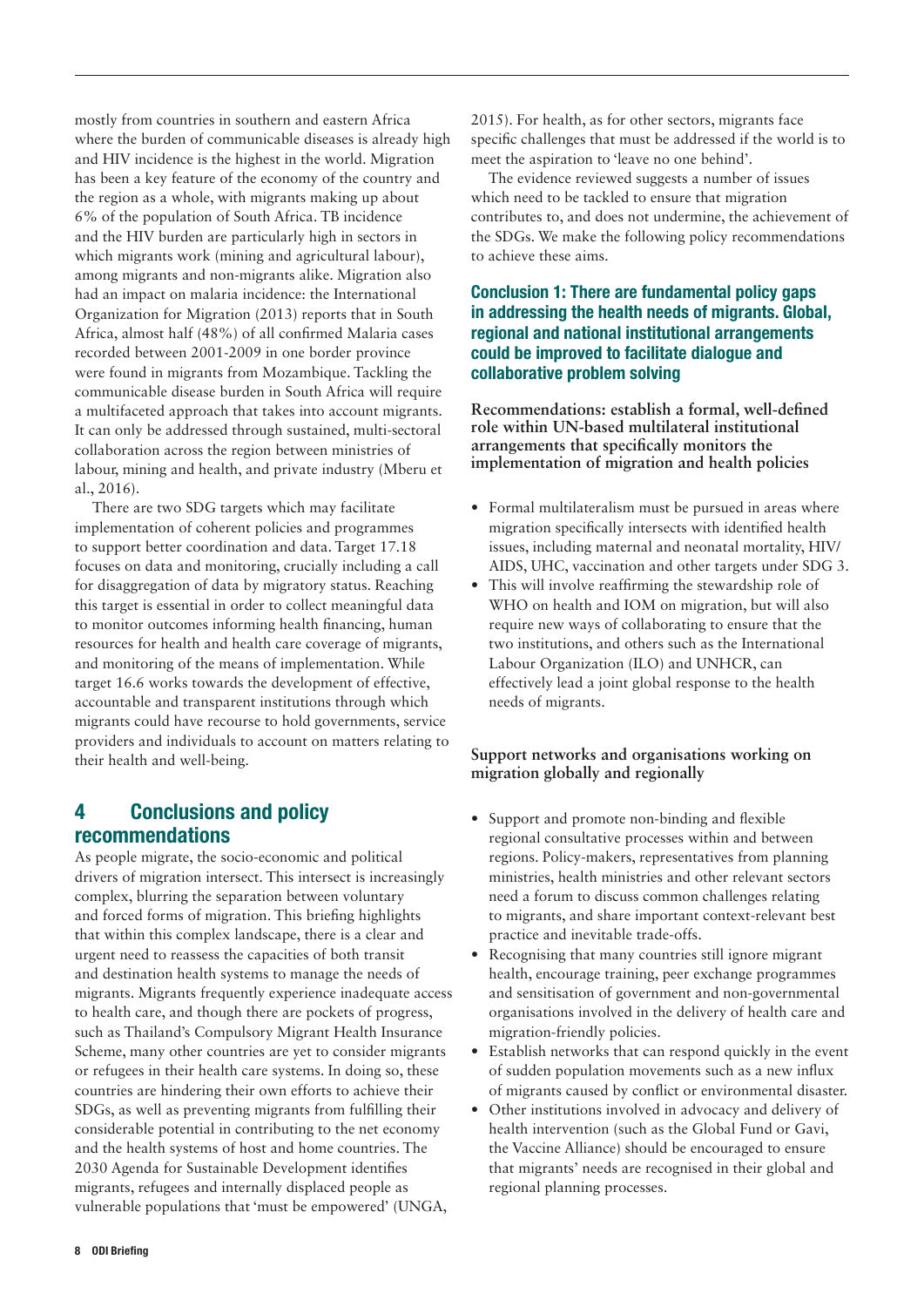#### Relevant SDG targets

3.1 Reduce maternal mortality.

3.2 End preventable deaths of newborns and children under 5 years of age.

3.3 End the epidemics of AIDS, tuberculosis, malaria and neglected tropical diseases and combat hepatitis, water-borne diseases and other communicable diseases.

3.4 Reduce premature mortality from noncommunicable diseases and promote mental health and well-being.

3.7 Universal access to sexual and reproductive health-care services.

3.8 Universal health coverage, access to safe, effective, quality and affordable essential medicines and vaccines for all.

10.7 Orderly, safe, regular and responsible migration and mobility.

Conclusion 2: Migration is a determinant of health: it does not have a systemic association with public health security threats to host communities but migrants do face distinctive vulnerabilities to poor health. These are exacerbated by 'migrant-unfriendly or migrant-indifferent' legal frameworks and health systems. Resolving these will require intersectoral approaches

**Recommendations: domesticate international migration law standard and practices into national health strategies and other development and poverty reduction plans**

- **•** Integrate migration relevant aspects when designing national health strategies and plans.
- **•** Promote 'Health in All' policies, an approach to crosssector public policies that takes into account the health implications of policy decisions, forges synergies and avoids harmful health impacts to improve population health and health equity, and addresses the wider social determinants of health.
- **•** Ensure that health policies are consistent with country obligations under international laws relating to migration.

#### **Harmonise social protection legislation for better inclusion of migrants in state-provided health services**

Through regional (economic) communities (e.g. East African Community or ASEAN) or coordination by bilateral and multilateral agencies (e.g. WHO, IOM, ILO, or World Bank), countries should agree to harmonise legislation and policies related to social protection or UHC. This may result in better inclusion of migrants into stateprovided health services. To achieve this, we recommend a three-tiered process:

- Conduct a mapping exercise to identify national legislation on access to state-provided health services and social protection
- **•** Review practical challenges for implementation, and barriers to access by migrants in different contexts
- **•** Make recommendations for harmonisation between countries, and improvements for local implementation to increase inclusion of migrants into national systems.

**Ensure that countries with large migrant populations following conflict or environmental disaster get adequate support from the international community to address the health needs of migrants without compromising services to the local population**

#### Relevant SDG targets

1.5 Build the resilience of the poor and those in vulnerable situations .

- 3.1 Reduce maternal mortality.
- 3.2 End preventable deaths of newborns and children under 5 years of age.

3.3 End the epidemics of AIDS, tuberculosis, malaria and neglected tropical diseases and combat hepatitis, water-borne diseases and other communicable diseases.

3.4 Reduce premature mortality from noncommunicable diseases and promote mental health and well-being.

3.7 Universal access to sexual and reproductive health-care services.

3.8 Universal health coverage, access to safe, effective, quality and affordable essential medicines and vaccines for all.

10.7 Orderly, safe, regular and responsible migration and mobility.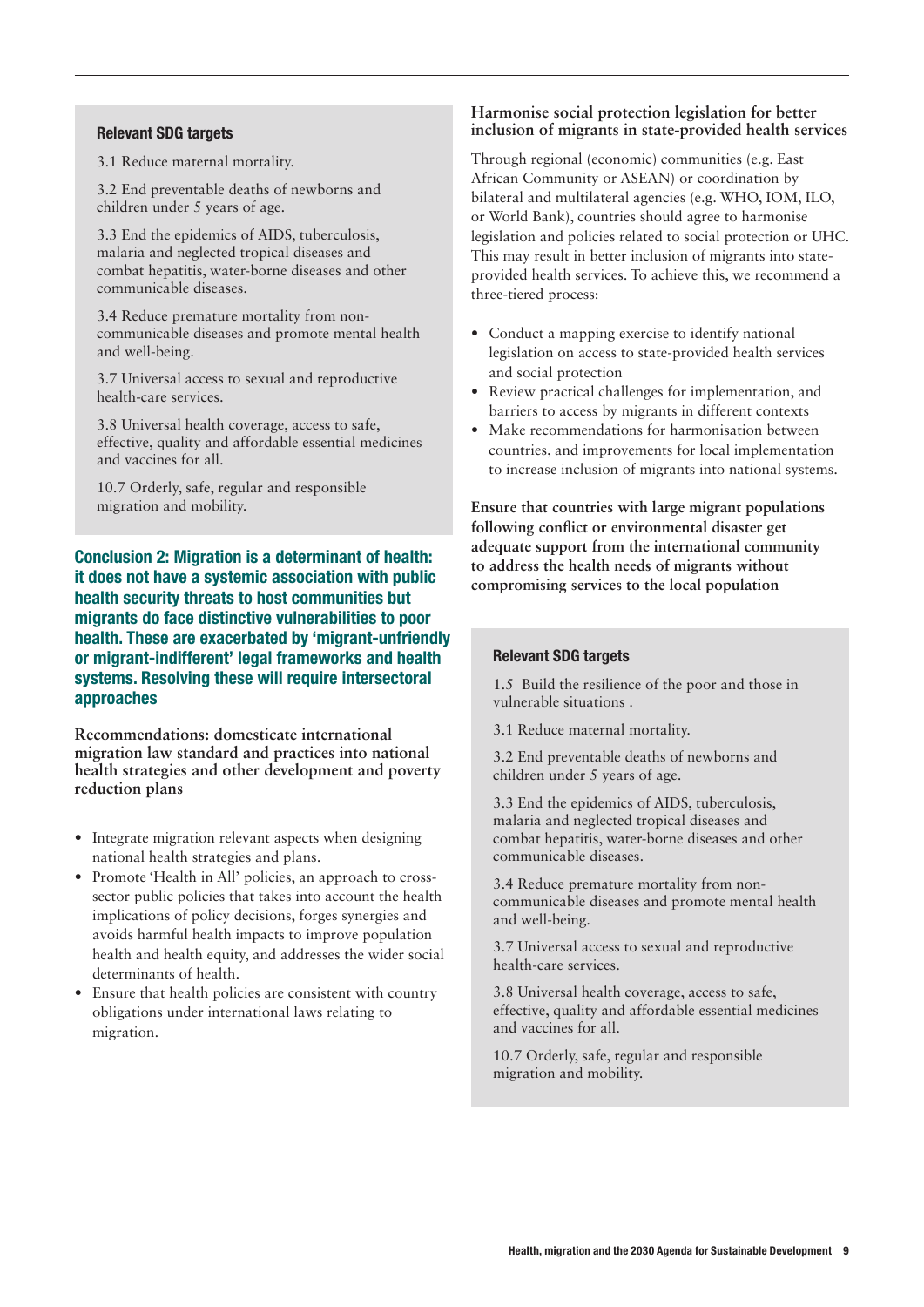# Conclusion 3: There are no international standardised approaches for monitoring variables relating to the health of migrants. Development of data collection, monitoring and surveillance mechanisms is needed to understand migrant health needs.

**Recommendations: collect, track and review disaggregated data of all migrants to evaluate and support their health needs** 

- **•** National health information management systems, and monitoring and surveillance systems must collect disaggregated data by age, gender and location of all migrants. Only then can we begin understanding migrant health needs in detail to inform migrantfriendly policies and action.
- **•** Such disaggregated data needs to be protected by adequate data protection, privacy and confidentiality measures.

**Integrate and dedicate resources for infectious diseases surveillance and monitoring migrants within national and regional programmes** 

- **•** Transit and destination countries to support the integration of infectious diseases surveillance and monitoring (e.g. for HIV/TB, malaria).
- **•** With committed resources, transit and destination countries to support access to diagnostics, treatment and care for migrants within national disease control programmes.
- **•** Migrants must have access to TB and HIV treatment, as well as support and care regardless of legal migration status. This will involve improvements in the portability of health information to facilitate the continuation of treatment, and clinical testing efficiency.

#### **Support local accountability mechanisms and build grassroots capacity to track and monitor the protection of migrant health rights and safety**

- **•** Local faith-based, charity and volunteer groups, NGOs, and other local-level entities in sending countries should take the responsibility of educating and equipping migrants with relevant health information.
- **•** In transit and destination countries, similar groups including the diaspora community must also document abuses and campaign with and on behalf of migrants for their health rights.
- **•** Local groups can equip leading government ministries, employers and health service providers with knowledge, and support the means for increased intervention.

# Relevant SDG targets

3.1 Reduce maternal mortality.

3.2 End preventable deaths of newborns and children under 5 years of age.

3.3 End the epidemics of AIDS, tuberculosis, malaria and neglected tropical diseases and combat hepatitis, water-borne diseases and other communicable diseases.

3.4 Reduce premature mortality from noncommunicable diseases and promote mental health and well-being.

3.7 Universal access to sexual and reproductive health-care services.

3.8 Universal health coverage, access to safe, effective, quality and affordable essential medicines and vaccines for all.

10.7 Orderly, safe, regular and responsible migration and mobility.

17.l8 Increase significantly the availability of high-quality, timely and reliable data disaggregated by income, gender, age, race ethnicity, migratory status, disability, geographic location and other characteristics.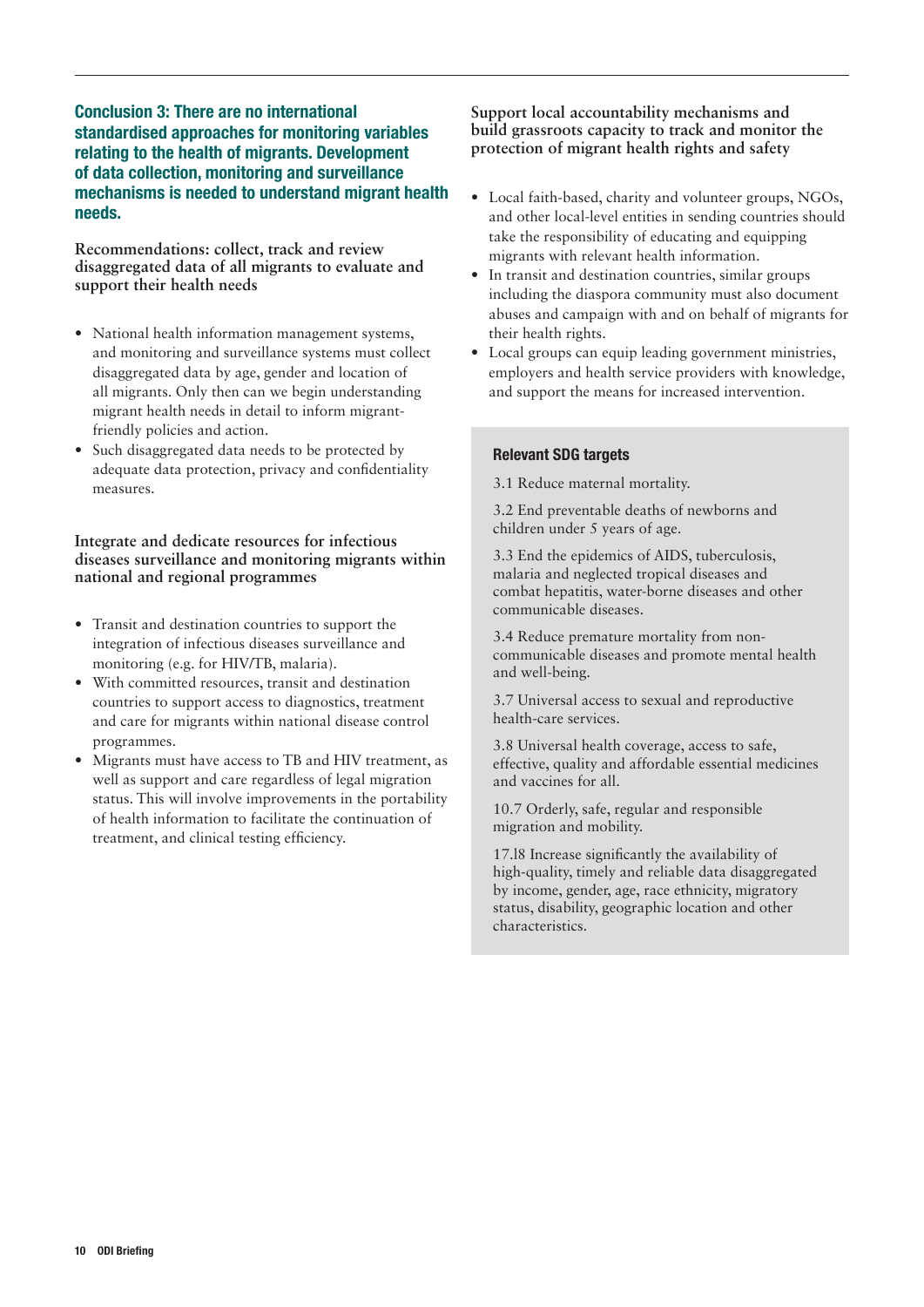# Conclusion 4: Migration can have a positive effect on the development of health systems if coordination is improved between home and diaspora systems and professionals

**Recommendations: support and enforce policies that help to retain, incentivise and remunerate the health workforce**

- **•** Addressing poor wages and improving career opportunities can help to alleviate the 'push factors' of migration in the health workforce.
- **•** Implementation of the WHO Global Code of Practice on the International Recruitment of Health Personnel can help to address the challenges of the widening gap in the health workforce.

#### **Support engagement between health professionals in diaspora communities and local health systems**

- **•** During epidemics, encourage systematic collaborations between diaspora communities and government, NGOs and donors to ensure that resources and expertise can be mobilised and used effectively in a way that is aligned with national strategies.
- **•** Encourage twinning and other arrangements to increase collaboration and knowledge sharing between diaspora and home medical professionals.

# Relevant SDG targets

3.1 Reduce maternal mortality.

3.2 End preventable deaths of newborns and children under 5 years of age.

3.3 End the epidemics of AIDS, tuberculosis, malaria and neglected tropical diseases and combat hepatitis, water-borne diseases and other communicable diseases.

3.4 Reduce premature mortality from noncommunicable diseases and promote mental health and well-being.

3.7 Universal access to sexual and reproductive health-care services.

3.8 Universal health coverage, access to safe, effective, quality and affordable essential medicines and vaccines for all.

3.c Substantially increase health financing and the recruitment, development, training and retention of the health workforce in developing countries.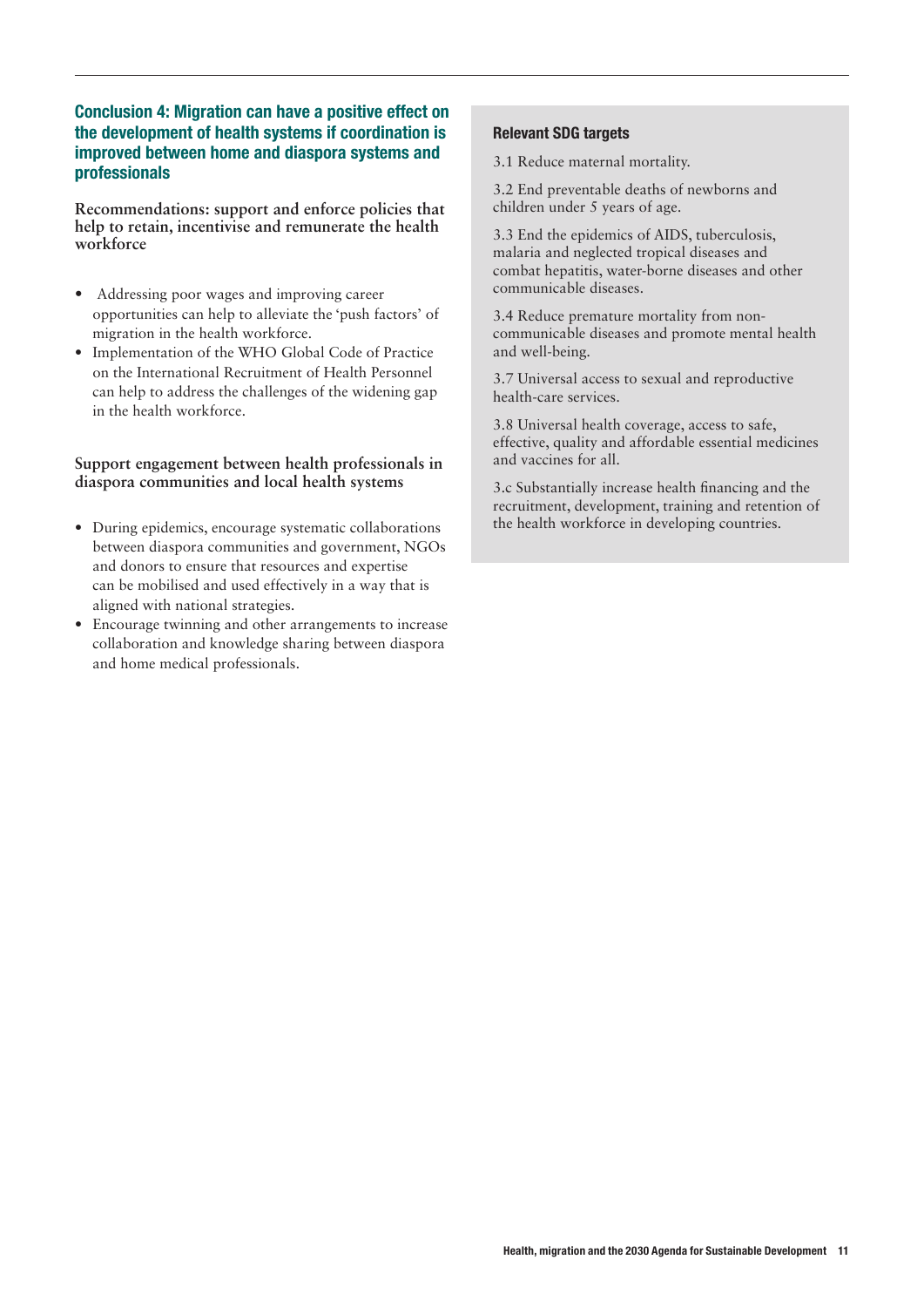# References

- Adzei, F, and Sakyi, E. (2014) 'Drivers of return migration of Ghanaian health professionals: perspectives from doctors and nurses in urban Ghana', *International Journal of Migration, Health and Social Care*, Vol 19, No. 2, pp.102-120 (http://www.academia.edu/9190243/Drivers of return migration of Ghanaian health professionals perspectives from\_doctors\_and\_nurses\_in\_urban\_Ghana).
- Cairns, G. (2015) 'Four in ten people diagnosed with HIV in Europe are migrants', AIDSmap (24 June), available http:// www.aidsmap.com/Four-in-ten-people-diagnosed-with-HIV-in-Europe-are-migrants/page/2978799/ [accessed 4 June 2016].
- Chikezie, C-E. (2015) 'The Ebola Crisis and the Sierra Leone Diaspora', *Humanitarian Exchang*e, Humanitarian Policy Group, ODI, London, No.64, June 2015 (http://odihpn.org/wp-content/uploads/2015/06/he\_64.pdf).
- Clemens, M, (2014) '*A case against taxes and quotas on high-skill emigration'*, Working Paper 363, Centre for Global Development, Washington DC, May (http://www.cgdev.org/publication/ case-against-taxes-and-quotas-high-skill-emigration-working-paper-363).
- Darshan, S. and Brown. M. (2015) 'Human African trypanosomiasis in non-endemic countries', *Clinical Medicine,* 15(1): 70-73.
- ECDC (European Centre for Disease Prevention and Control) (2010) *Migrant health: Epidemiology of HIV and AIDS in migrant communities and ethnic minorities in EU/EEA countries: Revised edition*, [online] available http://ecdc. europa.eu/en/publications/publications/0907 ter migrant health hiv epidemiology review.pdf [accessed 6 June 2016].
- Esscher, A., Binder-Finnema, P., Bødker, B., Högberg, U., Mulic-Lutvica, A., and Essén, B. (2014) 'Suboptimal care and maternal mortality among foreign-born women in Sweden: maternal death audit with application of the 'migration three delays' model' *BMC pregnancy and childbirth,* 14(1), 1.
- European Parliament (2016) 'The public health dimension of the European migrant crisis', European Parliament Briefing [online] available http://www.europarl.europa.eu/RegData/etudes/BRIE/2016/573908/ EPRS\_BRI(2016)573908\_EN.pdf.
- Fellmeth, G., Paw, M. K., Wiladphaingern, J., Charunwatthana, P., Nosten, F. H., and McGready, R. (2016) 'Maternal suicide risk among refugees and migrants', *International Journal of Gynecology & Obstetrics.*
- FIDH (International Federation for Human Rights) (2008) *'Undocumented migrants in Malaysia: Raids, Detention and Discrimination',* No. 489/2, March.
- FMO (Forced Migration Online) (2016) *'Impact of forced migration upon health'*, [online] available http://www. forcedmigration.org/research-resources/expert-guides/forced-migration-and-public-health/impact-of-forced-migrationupon-health [accessed 9 July 2016].
- Guinto R, Curran U, Supanchaimat R, Pocock N., (2015) Universal health coverage in 'One ASEAN': are migrants included? *Global Health Action* 2015. 8: 25749
- HRW (Human Rights Watch) (2005) *Ukraine: On the Margins: Rights Violations against Migrants and Asylum Seekers at the New Eastern Border of the European Union*, [online] available https://www.hrw.org/report/2005/11/29/ ukraine-margins/rights-violations-against-migrants-and-asylum-seekers-new-eastern.
- IOM (International Organization for Migration) (2012) *'Migration and Tuberculosis: A Pressing Issue'*, International Organisation for Migration, [online] available https://www.iom.int/files/live/sites/iom/files/What-We-Do/docs/ Migration-Tuberculosis-A-Pressing-Issue.pdf [accessed 9 May 2016].
- IOM (International Organization of Migration) (2013) *Global report on population mobility and Malaria, moving towards elimination with migration in mind,* IOM: Geneva.
- Jayaweera, H. (2014) *Health of Migrants in the: What Do We Know: Briefing*, Migration Observatory, University of Oxford: Oxford.
- Long, K., and Crisp, J. (2011) *New Issues in Refugee Research: In harm's way: the irregular movement of migrants to Southern Africa from the Horn and Great Lakes regions*, United Nations High Commissioner for Refugees, Switzerland.
- Mills, E., Schabas, W., Volmink, J., Walker, R., Ford, N. et al. (2008) 'Should active recruitment of health workers from sub-Saharan Africa be viewed as a crime', *The Lancet*, 371(9613)685–688.
- Negi N.J. (2011) 'Identifying psychosocial stressors of well-being and factors related to substance use among Latino day laborers', *Journal of Immigrant and Minority Health.* 2011;13(4), 748–75.
- NNIRR (National Network for Immigrant and Refugee Rights) (2008) 'Over-Raided, Under Siege: U.S. Immigration Laws and Enforcement Destroy the Rights of Immigrants, National Network for Immigrant and Refugee Rights' [online] available http://www.datacenter.org/reports/UnderSiege\_web.pdf [accessed 9 May 2016].
- Pagano, A. (2014) 'Barriers to Drug Abuse Treatment for Latino Migrants: Treatment Providers' Perspectives', *Journal of Ethnicity in Substance Abuse*, 13(3), 273-287.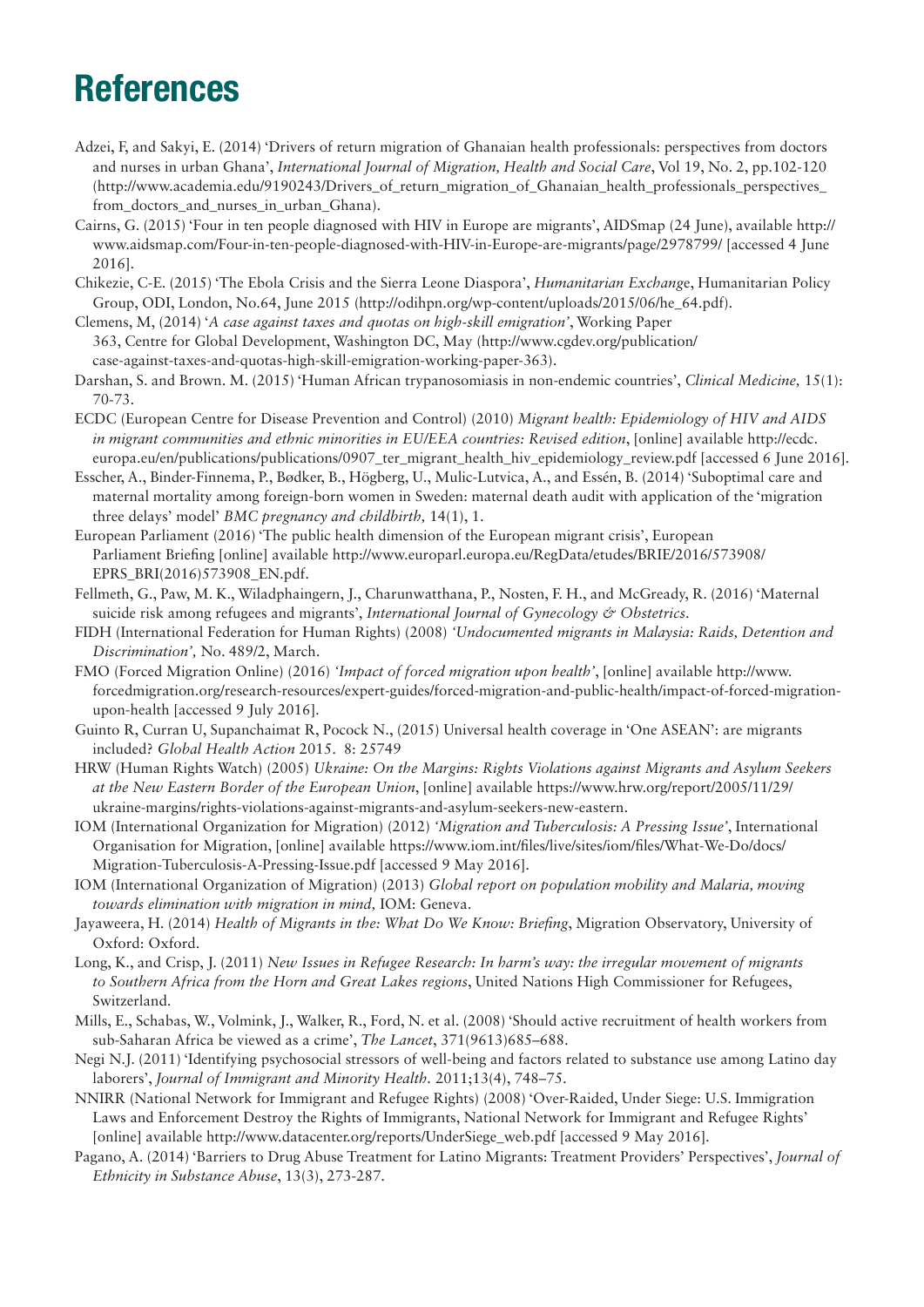- Racape J, De Spiegelaere M, Alexander S, Dramaix M, Buekens P and Haelterman E. (2010) 'High perinatal mortality rate among immigrants in Brussels', *Europe Journal of Public Health*. 20(5):5 36-42.
- Rechel, B., Mladovsky, P., Ingleby, D., Mackenbach, J. P., and McKee, M. (2013) 'Migration and health in an increasingly diverse Europe', *The Lancet* 381(9873): 1235-1245.
- SASPEN (Southern African Social Protection Experts Network) (2015) *'Migration and health care: The case of HIV and AIDS in Botswana, SASPEN brief 6/2015'* [online] available http://www.saspen.org/brief/SASPEN-brief\_2015-6\_ Refilwe-Sinkamba\_Migration-and-Healthcare-HIV-Botswana.pdf [accessed 10 June 2016].
- Tangcharoensathien, V., Mills A and Palu, T. (2015) 'Accelerating health equity: the key role of universal health coverage in the Sustainable Development Goals', *Biomed Central Medicine*, 13:101.

Thomas, S. L. and Thomas, S.D. (2004) 'Displacement and health', *British Medical Bulletin* 69 (1), 115-127.

- Tomás, B. A., Pell, C., Cavanillas, A, B., et al. (2013) 'Tuberculosis in Migrant Populations. A Systematic Review of the Qualitative Literature,' *PLOS* [online] available http://dx.doi.org/10.1371/journal.pone.0082440.
- UNAIDS (The Joint United Nations Programme on HIV/AIDS) (2014) *'The Gap Report 2014'* [online] available http:// www.unaids.org/sites/default/files/media\_asset/04\_Migrants.pdf [accessed 6 June 2016].
- UNDP (United Nations Development Programme) (2015) '*Technical Support Team issues brief: Health and Sustainable Development',* [online] available https://sustainabledevelopment.un.org/content/documents/18300406tstissueshealth. pdf [accessed 11 July 2016].
- UNDESA (United Nations, Department of Economic and Social Affairs) (2015) *'Trends in International Migrant Stock: The 2015 revision',* United Nations Database [online]: POP/DB/MIG/Stock/Rev.2015.
- UNDESA (United Nations, Department of Economic and Social Affairs) (2016) *International Migration Report 2015: Highlights*, United Nations: New York [online] available www.un.org/en/development/desa/population/migration/ publications/migrationreport/docs/MigrationReport2015\_Highlights.pdf.
- UNESCAP, (n.d.) 'The Development Impact of Remittances', [online] available http://sitreport.unescapsdd.org/ remittances/development-impact-remittances.
- UNFPA (United Nations Population Fund) (2016) *'Migration'*, [online] available http://www.unfpa.org/migration [accessed 9 June 2016].
- UNGA (United Nations General Assembly) (2013) *'Human Rights Council Twenty-third session, Agenda item 3, Promotion and protection of all human rights, civil, political, economic, social and cultural rights, including the right to development',* United Nations General Assembly, Switzerland.
- UNGA (United Nations General Assembly) (2015) '*Transforming our world: the 2030 Agenda for Sustainable Development'*, United Nations General Assembly, Switzerland.
- UNHCR (United Nations High Commissioner for Refugees) (2016) *'Population Statistics Database'*, [online] available http://popstats.unhcr.org/en/time\_series [accessed 9 June 2016].
- van den Akker, T. and van Roosmalen, J. (2015) 'Maternal mortality and severe morbidity in a migration perspective', *Best Practice and Research Clinical Obstetrics and Gynaecology.*
- Webber, G., Spitzer, D., Somrongthong, R., et al. (2012) 'Facilitators and barriers to accessing reproductive health care for migrant beer promoters in Cambodia, Laos, Thailand and Vietnam: A mixed methods study', *Globalization and Health* 8(21) doi: 10.1186/1744-8603-8-21.
- WHO (World Health Organization) (2015a) '*Health in 2015: from MDGs, Millennium Development Goals to SDGs, Sustainable Development Goals'*, WHO: Geneva.
- WHO (World Health Organization) (2015b) '*World Malaria report*', WHO: Geneva.
- WHO (World Health Organization) (2016) 'Migration and Health: Key Issues', [online] available http://www. euro.who.int/en/health-topics/health-determinants/migration-and-health/migrant-health-in-the-european-region/ migration-and-health-key-issues.
- World Bank (2014) *Migration and Development Brief* 26, World Bank: Washington DC, April 2016, [online] available http://pubdocs.worldbank.org/en/661301460400427908/MigrationandDevelopmentBrief26.pdf.